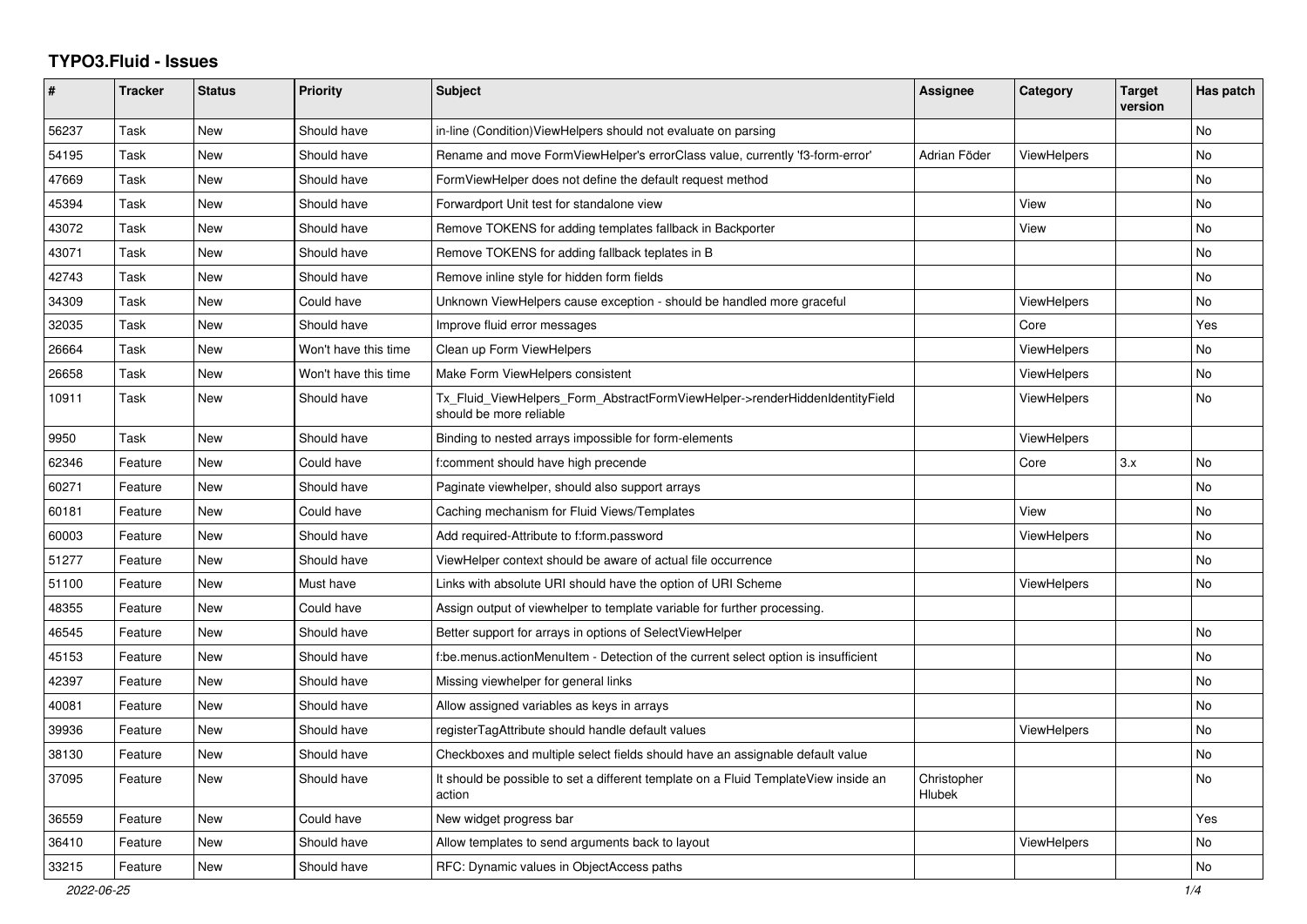| #     | <b>Tracker</b> | <b>Status</b> | <b>Priority</b> | Subject                                                                                                     | <b>Assignee</b>        | Category    | <b>Target</b><br>version | Has patch |
|-------|----------------|---------------|-----------------|-------------------------------------------------------------------------------------------------------------|------------------------|-------------|--------------------------|-----------|
| 31955 | Feature        | New           | Should have     | f:uri.widget                                                                                                |                        | Widgets     |                          | No        |
| 30555 | Feature        | New           | Could have      | Make TagBuilder more extensible                                                                             |                        | Core        |                          | No        |
| 10472 | Feature        | New           | Could have      | Fluid Standalone distribution                                                                               |                        | Core        |                          | No        |
| 9514  | Feature        | New           | Should have     | Support explicit Array Arguments for ViewHelpers                                                            |                        |             |                          |           |
| 7608  | Feature        | New           | Could have      | Configurable shorthand/object accessor delimiters                                                           |                        | Core        |                          | Yes       |
| 4704  | Feature        | New           | Should have     | Improve parsing exception messages                                                                          |                        | Core        |                          |           |
| 3725  | Feature        | New           | Could have      | <b>CSS Engine</b>                                                                                           | Christian Müller       | ViewHelpers |                          | No        |
| 1907  | Feature        | New           | Could have      | Default values for view helpers based on context                                                            |                        | Core        |                          |           |
| 45384 | Bug            | New           | Must have       | Persisted entity object in widget-configuration cannot be deserialized (after reload)                       |                        | Widgets     | 2.0.1                    | No        |
| 60856 | <b>Bug</b>     | New           | Must have       | Target attribute not supported by the form viewhelper                                                       |                        | ViewHelpers |                          | Yes       |
| 58983 | <b>Bug</b>     | New           | Should have     | format.date does not respect linebreaks and throws exception                                                |                        |             |                          | No        |
| 58921 | <b>Bug</b>     | New           | Should have     | f:form.* VHs crash if NOT inside f:form but followed by f:form                                              |                        |             |                          | No        |
| 57885 | Bug            | New           | Must have       | Inputs are cleared from a second form if the first form produced a vallidation error                        |                        |             |                          | No        |
| 54284 | Bug            | New           | Should have     | Default Option for Switch/Case VH                                                                           |                        | ViewHelpers |                          | No        |
| 52591 | <b>Bug</b>     | New           | Should have     | The Pagination Widget broken for joined objects                                                             |                        |             |                          | No        |
| 49600 | <b>Bug</b>     | New           | Should have     | f:form tag shown as a HTML on frontend                                                                      |                        | ViewHelpers |                          | No.       |
| 49038 | <b>Bug</b>     | New           | Must have       | form.select does not select the first item if prependOptionValue is used                                    |                        |             |                          | No        |
| 40064 | <b>Bug</b>     | New           | Must have       | Multiselect is not getting persisted                                                                        |                        | ViewHelpers |                          | No        |
| 39990 | Bug            | New           | Should have     | Same form twice in one template: hidden fields for empty values are only rendered<br>once                   |                        | Core        |                          | No        |
| 38369 | Bug            | New           | Must have       | Resource ViewHelpers should not fall back to request package                                                |                        | View        |                          | No        |
| 37619 | Bug            | New           | Should have     | Fatal Error when using variable in name attribute of Section ViewHelper                                     |                        | ViewHelpers |                          | No        |
| 36655 | <b>Bug</b>     | New           | Should have     | <b>Pagination Links</b>                                                                                     |                        | Widgets     |                          | No        |
| 33551 | <b>Bug</b>     | New           | Must have       | View helper values break out of a partial scope                                                             | Sebastian<br>Kurfuerst | Core        |                          | No        |
| 30937 | <b>Bug</b>     | New           | Should have     | CropViewHelper stringToTruncate can't be supplied so it can't be easily extended                            |                        | ViewHelpers |                          | Yes       |
| 28554 | <b>Bug</b>     | New           | Should have     | (v4) implement feature flag to disable caching                                                              |                        |             |                          | No        |
| 28553 | Bug            | New           | Should have     | improve XHProf test setup                                                                                   |                        |             |                          | No        |
| 28552 | <b>Bug</b>     | New           | Should have     | (v5) write ViewHelper test for compiled run; adjust functional test to do two passes<br>(uncached & cached) |                        |             |                          | No        |
| 28550 | Bug            | New           | Should have     | (v4) make widgets cacheable, i.e. not implement childnodeaccess interface                                   |                        |             |                          | No        |
| 28549 | Bug            | New           | Should have     | make widgets cacheable, i.e. not implement childnodeaccess interface                                        |                        |             |                          | No        |
| 27607 | <b>Bug</b>     | New           | Must have       | Make Fluid comparisons work when first element is STRING, second is NULL.                                   |                        | Core        |                          | No        |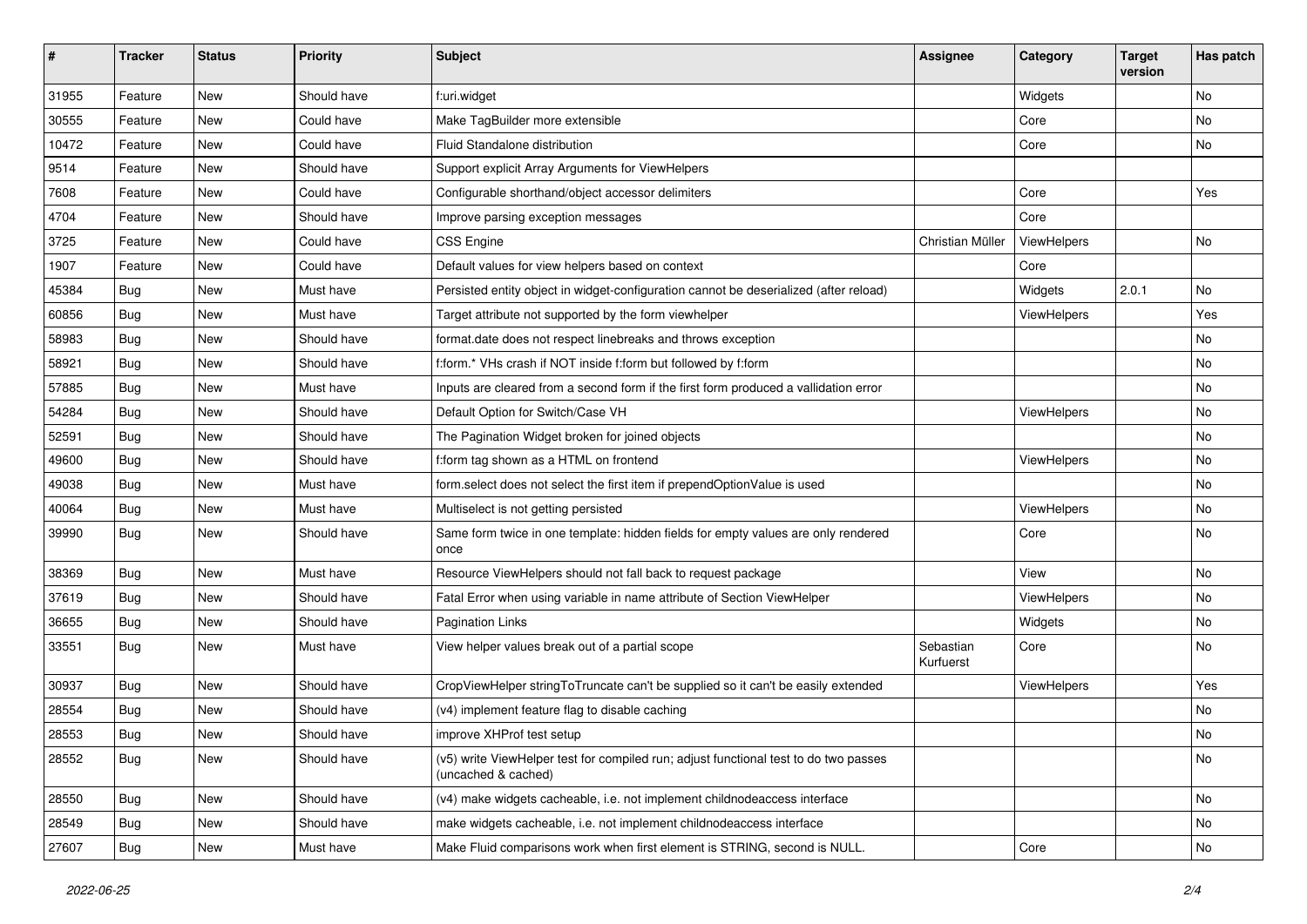| #     | <b>Tracker</b> | <b>Status</b>       | <b>Priority</b> | <b>Subject</b>                                                                                       | <b>Assignee</b>             | Category    | <b>Target</b><br>version | Has patch |
|-------|----------------|---------------------|-----------------|------------------------------------------------------------------------------------------------------|-----------------------------|-------------|--------------------------|-----------|
| 13045 | Bug            | New                 | Should have     | Entity decode of strings are different between if-conditions and output of variable                  |                             |             |                          |           |
| 12863 | Bug            | New                 | Should have     | Attributes of a viewhelper can't contain a '-'                                                       | Sebastian<br>Kurfuerst      | Core        |                          | No        |
| 8648  | <b>Bug</b>     | New                 | Should have     | format.crop ViewHelper should support all features of the crop stdWrap function                      |                             | ViewHelpers |                          | <b>No</b> |
| 3481  | Bug            | New                 | Should have     | Use ViewHelperVariableContainer in PostParseFacet                                                    |                             | Core        |                          | No        |
| 52419 | Bug            | New                 | Should have     | Wrong PHPDocs notation for default value inline f:translate viewhelper                               |                             |             | 2.0                      | <b>No</b> |
| 9005  | Feature        | Accepted            | Could have      | Fluid Template Analyzer (FTA)                                                                        | Sebastian<br>Kurfuerst      |             |                          |           |
| 5933  | Feature        | Accepted            | Should have     | Optional section rendering                                                                           | Sebastian<br>Kurfuerst      | ViewHelpers |                          | No        |
| 28551 | <b>Bug</b>     | Accepted            | Should have     | (v4) backport VHTest                                                                                 | Sebastian<br>Kurfuerst      |             |                          | No        |
| 46091 | Task           | Needs<br>Feedback   | Should have     | Show source file name and position on exceptions during parsing                                      |                             |             |                          | No        |
| 8491  | Task           | Needs<br>Feedback   | Should have     | link.action and uri.action differ in absolute argument                                               | Karsten<br>Dambekalns       | ViewHelpers |                          | <b>No</b> |
| 45345 | Feature        | Needs<br>Feedback   | Should have     | Easy to use comments for fluid that won't show in output                                             |                             |             |                          |           |
| 33394 | Feature        | Needs<br>Feedback   | Should have     | Logical expression parser for BooleanNode                                                            | <b>Tobias Liebig</b>        | Core        |                          | <b>No</b> |
| 8989  | Feature        | Needs<br>Feedback   | Could have      | Search path for fluid template files                                                                 |                             | View        |                          | No        |
| 3291  | Feature        | Needs<br>Feedback   | Should have     | Cacheable viewhelpers                                                                                |                             |             |                          | No        |
| 46289 | Bug            | Needs<br>Feedback   | Should have     | Enable Escaping Interceptor in XML request format                                                    |                             | View        | 2.0.1                    | No        |
| 58862 | Bug            | Needs<br>Feedback   | Should have     | FormViewHelper doesn't accept NULL as value for \$arguments                                          | Bastian<br>Waidelich        | ViewHelpers |                          | Yes       |
| 33628 | Bug            | Needs<br>Feedback   | Must have       | Multicheckboxes (multiselect) for Collections don't work                                             | Christian Müller            | ViewHelpers |                          | No        |
| 36662 | Bug            | Needs<br>Feedback   | Should have     | Checked state isn't always correct when property is collection                                       | Kevin Ulrich<br>Moschallski | ViewHelpers | 1.1.1                    | No        |
| 5636  | Task           | <b>Under Review</b> | Must have       | Form_RadioViewHelper and CheckBoxViewHelper miss check for existing object<br>before it is accessed. |                             |             |                          | No        |
| 43346 | Feature        | <b>Under Review</b> | Should have     | Allow property mapping configuration via template                                                    | Karsten<br>Dambekalns       | ViewHelpers | 2.1                      | No        |
| 52640 | Feature        | <b>Under Review</b> | Should have     | Create an UnlessViewHelper as opposite to the IfViewHelper                                           | Marc Neuhaus                |             |                          | No        |
| 49756 | Feature        | <b>Under Review</b> | Should have     | Select values by array key in checkbox viewhelper                                                    |                             |             |                          | No        |